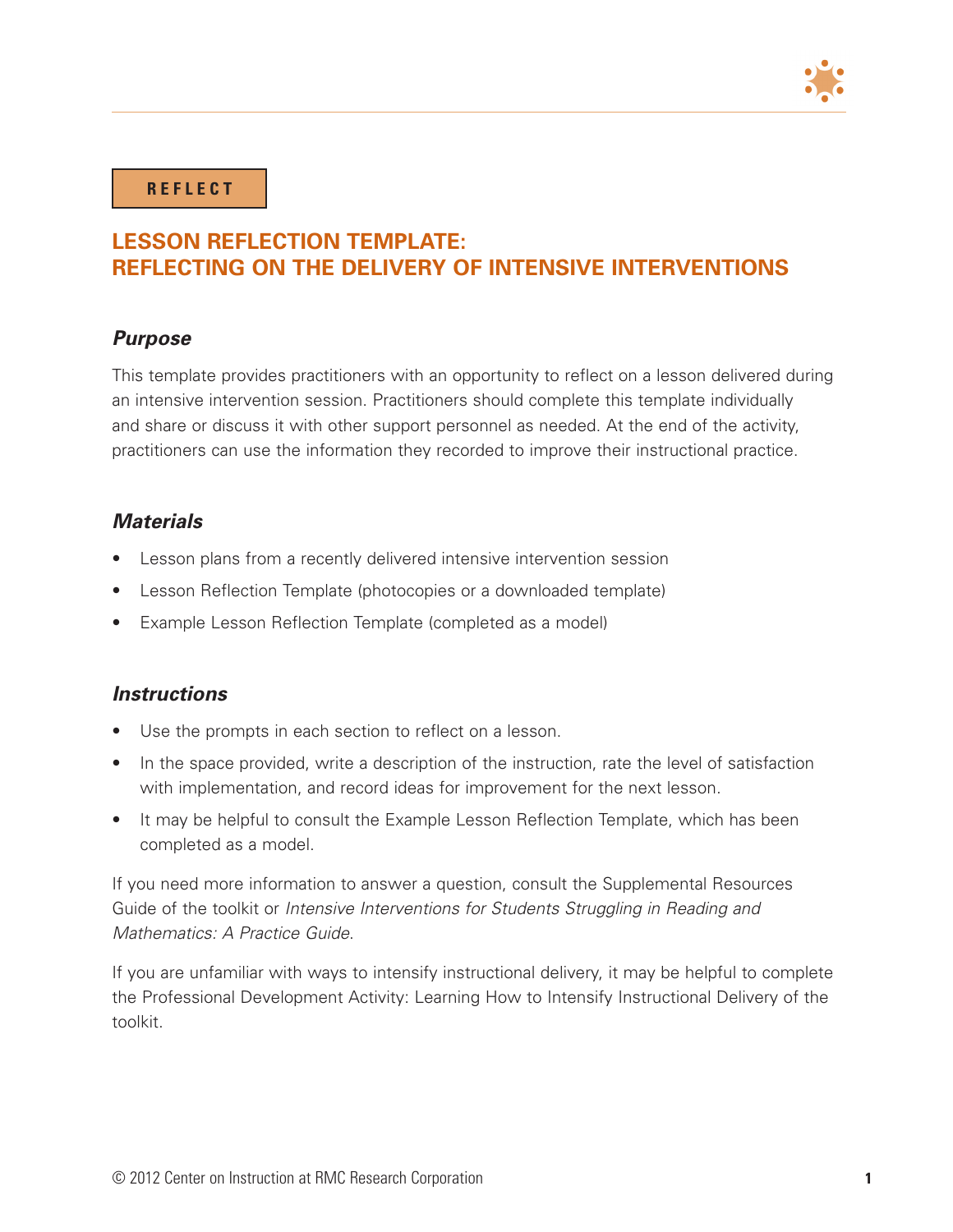| ate<br><b>Lesson Reflection Templ</b>                                                                                                                                                                                              |                            |                                                    |       |                       |
|------------------------------------------------------------------------------------------------------------------------------------------------------------------------------------------------------------------------------------|----------------------------|----------------------------------------------------|-------|-----------------------|
| Intervention Provider:                                                                                                                                                                                                             |                            |                                                    | Date: |                       |
| Intervention Group:                                                                                                                                                                                                                | Length of Session:         |                                                    |       | Number of Students:   |
| Instructional Focus:                                                                                                                                                                                                               |                            |                                                    |       |                       |
| <b>Reflection Prompts</b>                                                                                                                                                                                                          | Description of Instruction | <b>Satisfaction Level</b><br>Some-<br>what<br>Very | Not   | Ideas for Improvement |
| How Did I Support Cognitive Processing?                                                                                                                                                                                            |                            |                                                    |       |                       |
| How did I explicitly teach students to use self-<br>. Model the strategy through "think-alouds?"<br>Help students memorize the steps in<br>• Introduce the strategy and its use?<br>regulation strategies?<br>For instance, did I: |                            |                                                    |       |                       |
| Provide time for independent practice?<br>Support students as they practiced<br>the strategy?<br>the strategy?                                                                                                                     |                            |                                                    |       |                       |
| How did I support students as they used self-<br>regulation strategies?<br>For instance, did I:                                                                                                                                    |                            |                                                    |       |                       |
| · Determine what strategies students use and<br>. Monitor students' use of the strategies?<br>provide feedback as necessary?                                                                                                       |                            |                                                    |       |                       |
|                                                                                                                                                                                                                                    |                            |                                                    |       | (continued)           |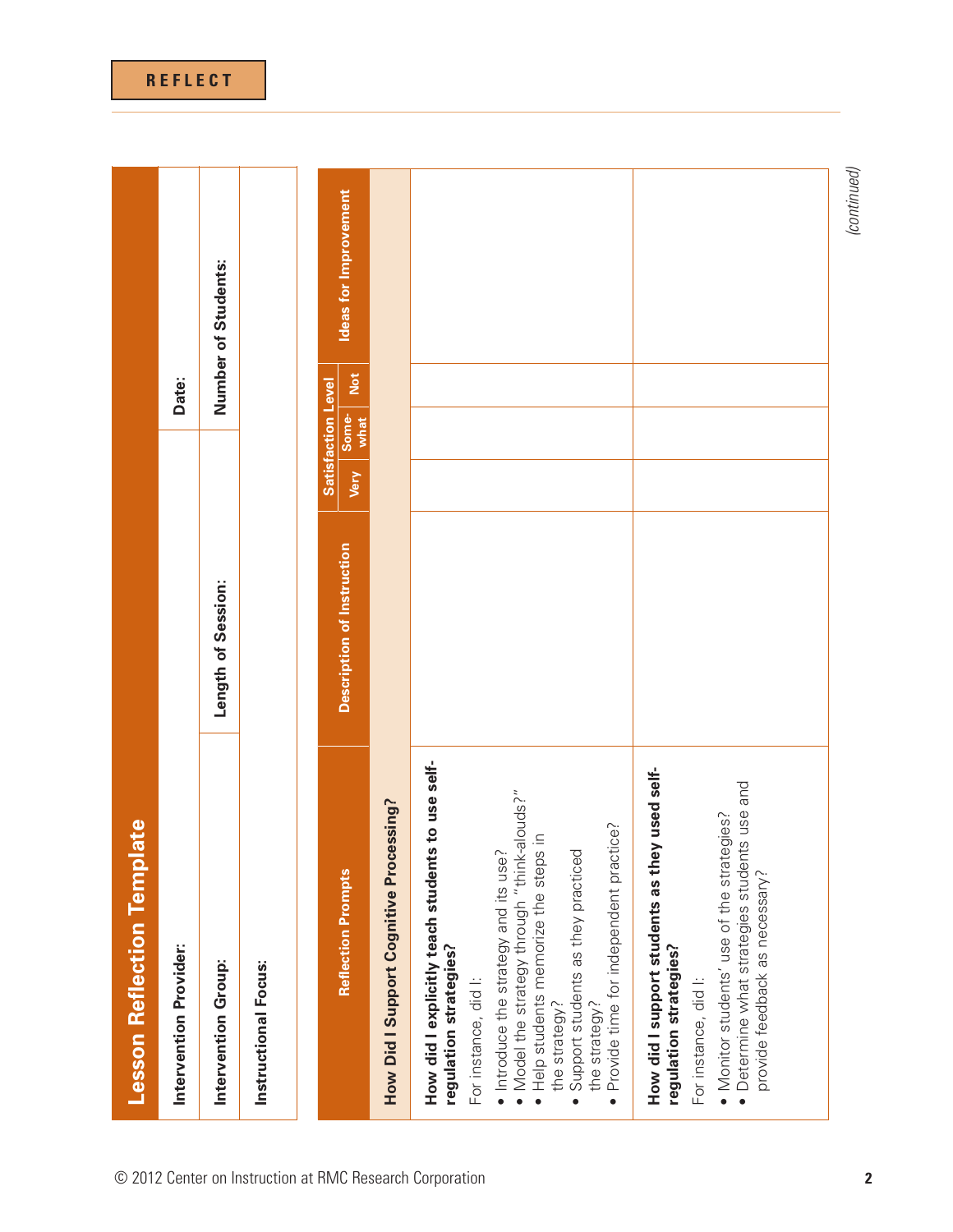|                                                                                                 |                            |      | <b>Satisfaction Level</b> |     |                       |
|-------------------------------------------------------------------------------------------------|----------------------------|------|---------------------------|-----|-----------------------|
| <b>Reflection Prompts</b>                                                                       | Description of Instruction | Very | Some-<br>what             | Not | Ideas for Improvement |
| memory-<br>How did I teach students to use<br>enhancement strategies?                           |                            |      |                           |     |                       |
| For instance:                                                                                   |                            |      |                           |     |                       |
| Rehearsing information aloud<br>· Mnemonic devices<br>Note-taking                               |                            |      |                           |     |                       |
| · Graphic organizers/text organizers                                                            |                            |      |                           |     |                       |
| How did I provide process-directed feedback?                                                    |                            |      |                           |     |                       |
| For instance:                                                                                   |                            |      |                           |     |                       |
| · Feedback that is specific to the task or process<br>• Feedback that helps students link their |                            |      |                           |     |                       |
| behavior to outcomes                                                                            |                            |      |                           |     |                       |
|                                                                                                 |                            |      |                           |     |                       |
| Delivery?<br>How Did I Intensify Instructional                                                  |                            |      |                           |     |                       |
| How did I provide explicit instruction?                                                         |                            |      |                           |     |                       |
| For instance, did I:                                                                            |                            |      |                           |     |                       |
| · State purpose and learning goal of lesson?<br>Provide models with clear explanations?         |                            |      |                           |     |                       |
| · Use pictures, manipulatives, or "think-alouds?"<br>Provide guided practice opportunities?     |                            |      |                           |     |                       |
|                                                                                                 |                            |      |                           |     |                       |
|                                                                                                 |                            |      |                           |     |                       |
|                                                                                                 |                            |      |                           |     |                       |
|                                                                                                 |                            |      |                           |     |                       |
|                                                                                                 |                            |      |                           |     |                       |

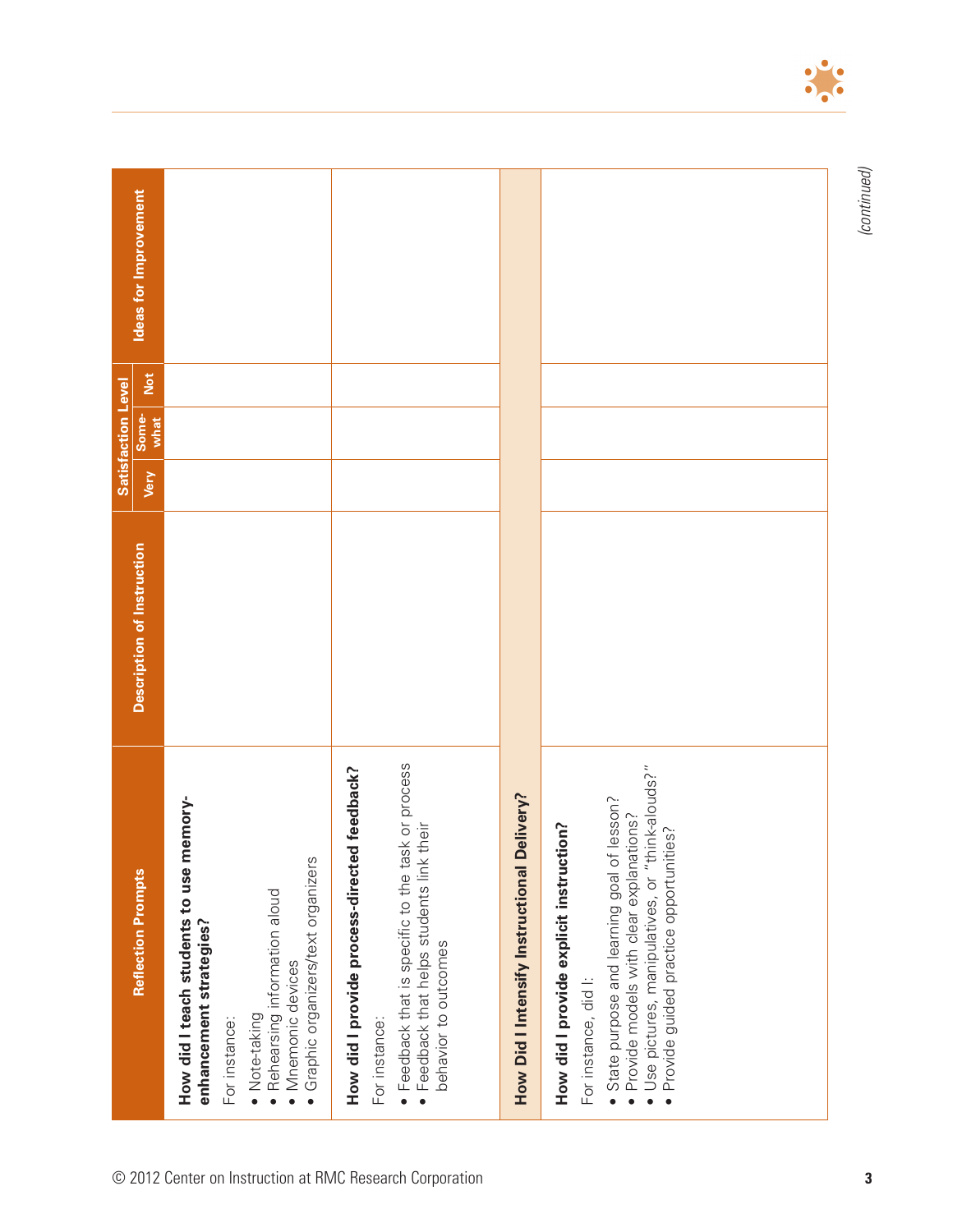| <b>Reflection Prompts</b>                                                                                                                                                                                                                                                                                                          | Description of Instruction |      | <b>Satisfaction Level</b> |     | Ideas for Improvement |
|------------------------------------------------------------------------------------------------------------------------------------------------------------------------------------------------------------------------------------------------------------------------------------------------------------------------------------|----------------------------|------|---------------------------|-----|-----------------------|
| · Break down instruction into simpler segments?<br>Provide temporary support that can be reduced<br>How did I provide systematic instruction?<br>Break down tasks into smaller steps?<br>• Use step-by-step strategies?<br>For instance, did I:<br>over time?                                                                      |                            | Very | Some-<br>what             | Not |                       |
| student goals<br>How did I provide multiple opportunities for<br>· Use frequent student response to monitor<br>· Offer individual practice opportunities to<br>student response and feedback?<br>· Provide feedback that relates to<br>and completion of tasks?<br>student understanding?<br>For instance, did I:<br>all students? |                            |      |                           |     |                       |
| How did I use process-directed feedback with<br>Connect feedback directly to student actions<br>• Provide feedback that is clear and precise?<br>• Communicate which aspects of the task<br>students performed correctly?<br>and learning goals?<br>For instance, did I:<br>students?                                              |                            |      |                           |     |                       |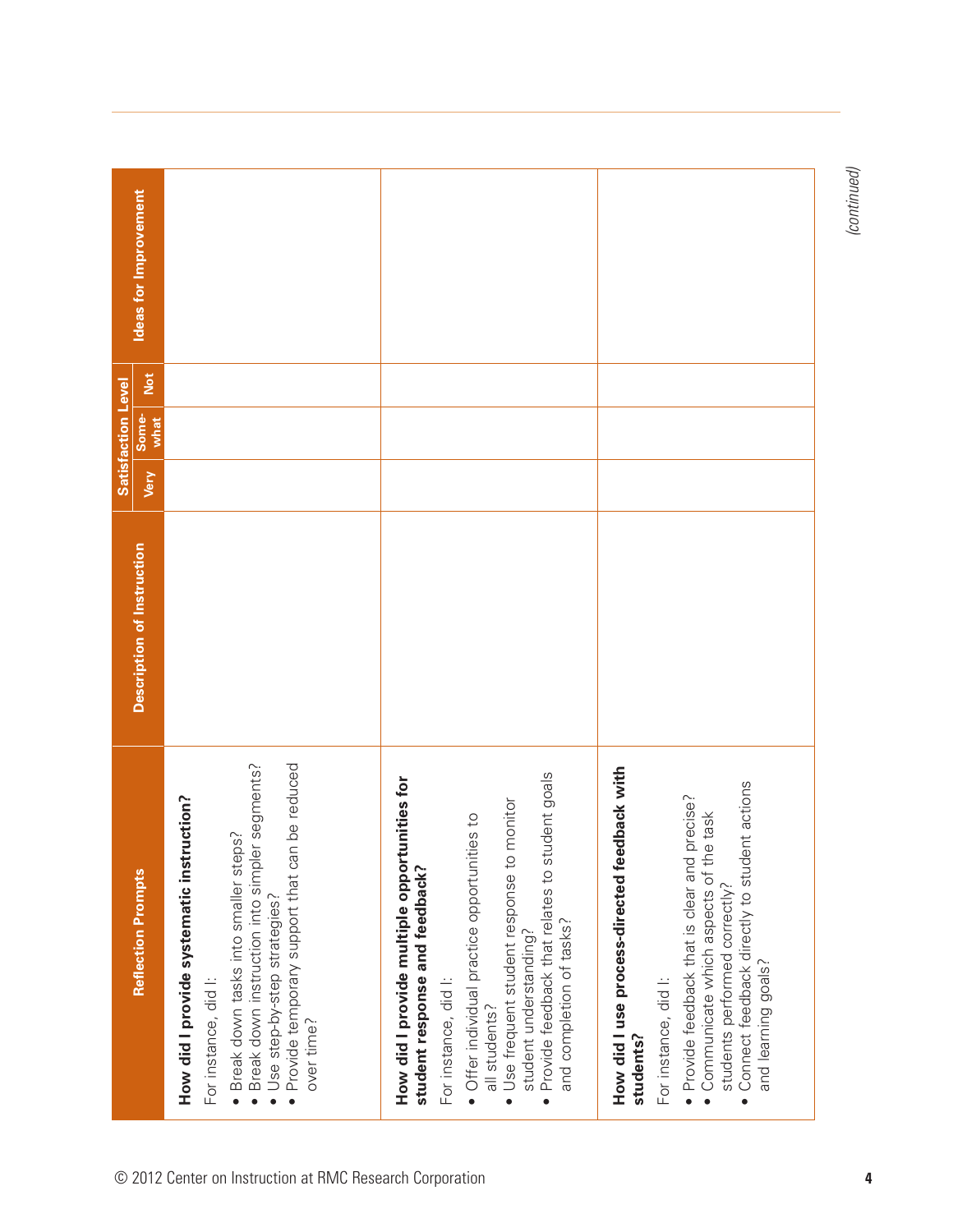|                           | Ideas for Improvement      |                                                                                                                                                                                                                                                                                                                                                      |                                                                                                             |
|---------------------------|----------------------------|------------------------------------------------------------------------------------------------------------------------------------------------------------------------------------------------------------------------------------------------------------------------------------------------------------------------------------------------------|-------------------------------------------------------------------------------------------------------------|
| <b>Satisfaction Level</b> | Not<br>Some-<br>what       |                                                                                                                                                                                                                                                                                                                                                      |                                                                                                             |
|                           | Very                       |                                                                                                                                                                                                                                                                                                                                                      |                                                                                                             |
|                           | Description of Instruction |                                                                                                                                                                                                                                                                                                                                                      |                                                                                                             |
|                           | <b>Reflection Prompts</b>  | · Provide immediate feedback for discrete tasks?<br>How did I provide corrective feedback to<br>Provide additional time to practice tasks<br>· Provide feedback after a short delay for<br>. Model the task or correct response?<br>students after task completion?<br>completed incorrectly?<br>For instance, did I:<br>complex tasks?<br>$\bullet$ | mastery of a<br>How did I incorporate independent practice<br>after students began to develop<br>new skill? |



© 2012 Center on Instruction at RMC Research Corporation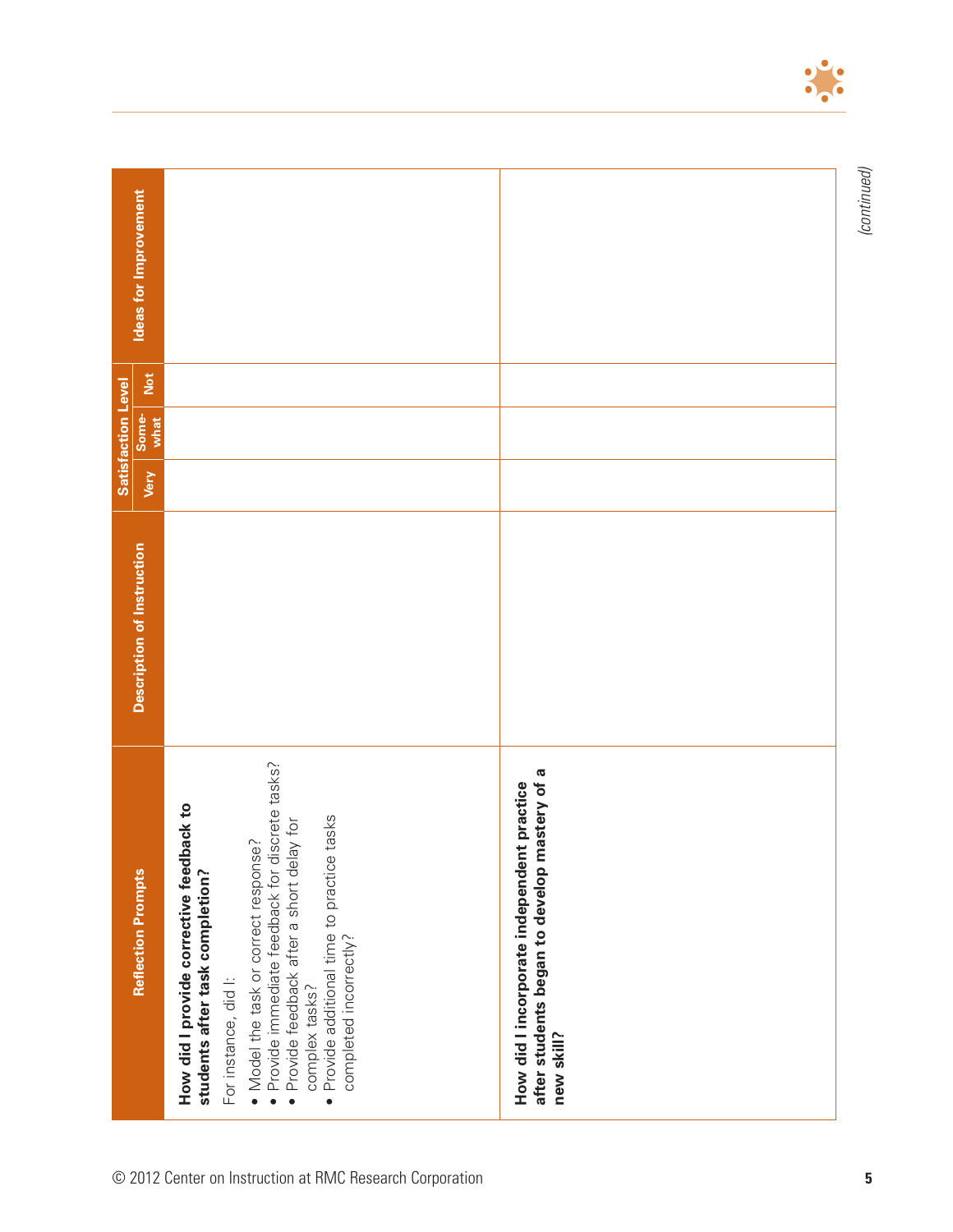# OVERALL LESSON REFLECTION QUESTIONS **OVERALL LESSON REFLECTION QUESTIONS**

Did all students appear engaged during the lesson? Did all students appear engaged during the lesson?

In what ways did I successfully intensify the lesson? In what ways did I successfully intensify the lesson?

How could I have improved the lesson? How could I have improved the lesson?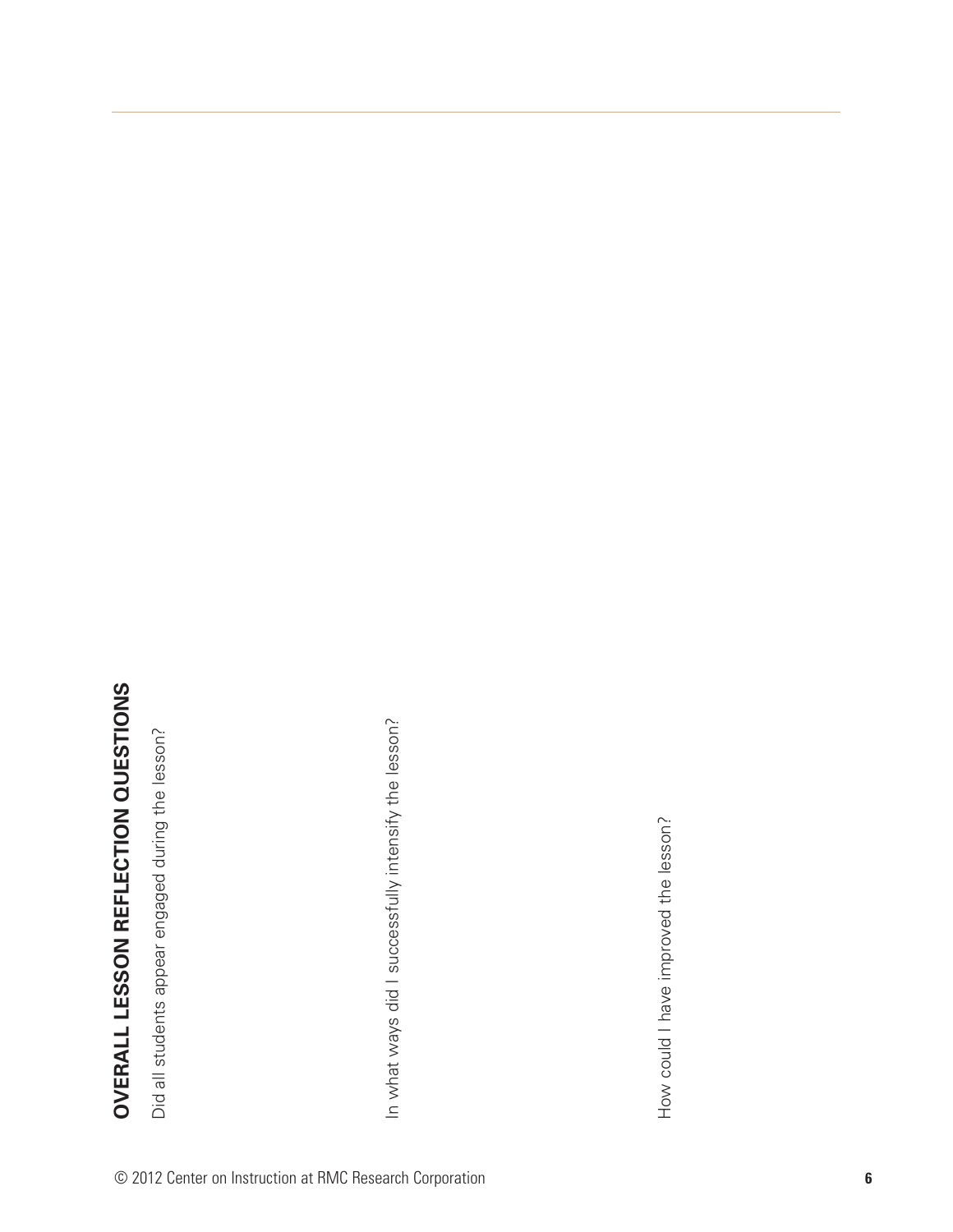**EXAMPLE EXAMPLE**

| <b>Lesson Reflection Template</b>                                                                                                                                                                                                                                                                                                                  |                                                                                                                                                                                                                    |                              |            |                                                                                                                                                                                                                            |
|----------------------------------------------------------------------------------------------------------------------------------------------------------------------------------------------------------------------------------------------------------------------------------------------------------------------------------------------------|--------------------------------------------------------------------------------------------------------------------------------------------------------------------------------------------------------------------|------------------------------|------------|----------------------------------------------------------------------------------------------------------------------------------------------------------------------------------------------------------------------------|
| Intervention Provider: $\wedge$ ngeline Hurrea                                                                                                                                                                                                                                                                                                     |                                                                                                                                                                                                                    |                              |            | Date: 04/25/12                                                                                                                                                                                                             |
| Intervention Group: Comprehension (Group 1)                                                                                                                                                                                                                                                                                                        | Length of Session: 60 minutes                                                                                                                                                                                      |                              |            | Number of Students: H                                                                                                                                                                                                      |
| Students will preview a narrative text and set a purpose for reading by generating questions they want the text to answer.<br>Instructional Focus:                                                                                                                                                                                                 |                                                                                                                                                                                                                    |                              |            |                                                                                                                                                                                                                            |
|                                                                                                                                                                                                                                                                                                                                                    |                                                                                                                                                                                                                    | <b>Satisfaction Level</b>    |            |                                                                                                                                                                                                                            |
| <b>Reflection Prompts</b>                                                                                                                                                                                                                                                                                                                          | Description of Instruction                                                                                                                                                                                         | Some-<br>what<br><b>Very</b> | <b>Not</b> | Ideas for Improvement                                                                                                                                                                                                      |
| How Did I Support Cognitive Processing?                                                                                                                                                                                                                                                                                                            |                                                                                                                                                                                                                    |                              |            |                                                                                                                                                                                                                            |
| How did I explicitly teach students to use self-<br>. Model the strategy through "think-alouds?"<br>Provide time for independent practice?<br>Help students memorize the steps in<br>Introduce the strategy and its use?<br>Support students as they practiced<br>regulation strategies?<br>For instance, did I:<br>the strategy?<br>the strategy? | explained that we would use it<br>Introduced the story web and<br>preview the story by reading<br>Explained that students will<br>to record our questions.<br>pictures before reading.<br>the title and looking at | $\times$                     |            | confused, even though<br>process for generating<br>a question. Some were<br>and record it on the<br>generate a question<br>we did it together.<br>students do. Think<br>story web before<br>aloud about my<br>Model how to |
| used self-<br>use and<br>• Monitor students' use of the strategies?<br>• Determine what strategies students<br>How did I support students as they<br>provide feedback as necessary?<br>regulation strategies?<br>For instance, did I:                                                                                                              | for answers in story as they<br>Led guided practice ("we<br>do") throughout the lesson.<br>Reminded students to look<br>read.                                                                                      | $\times$                     |            |                                                                                                                                                                                                                            |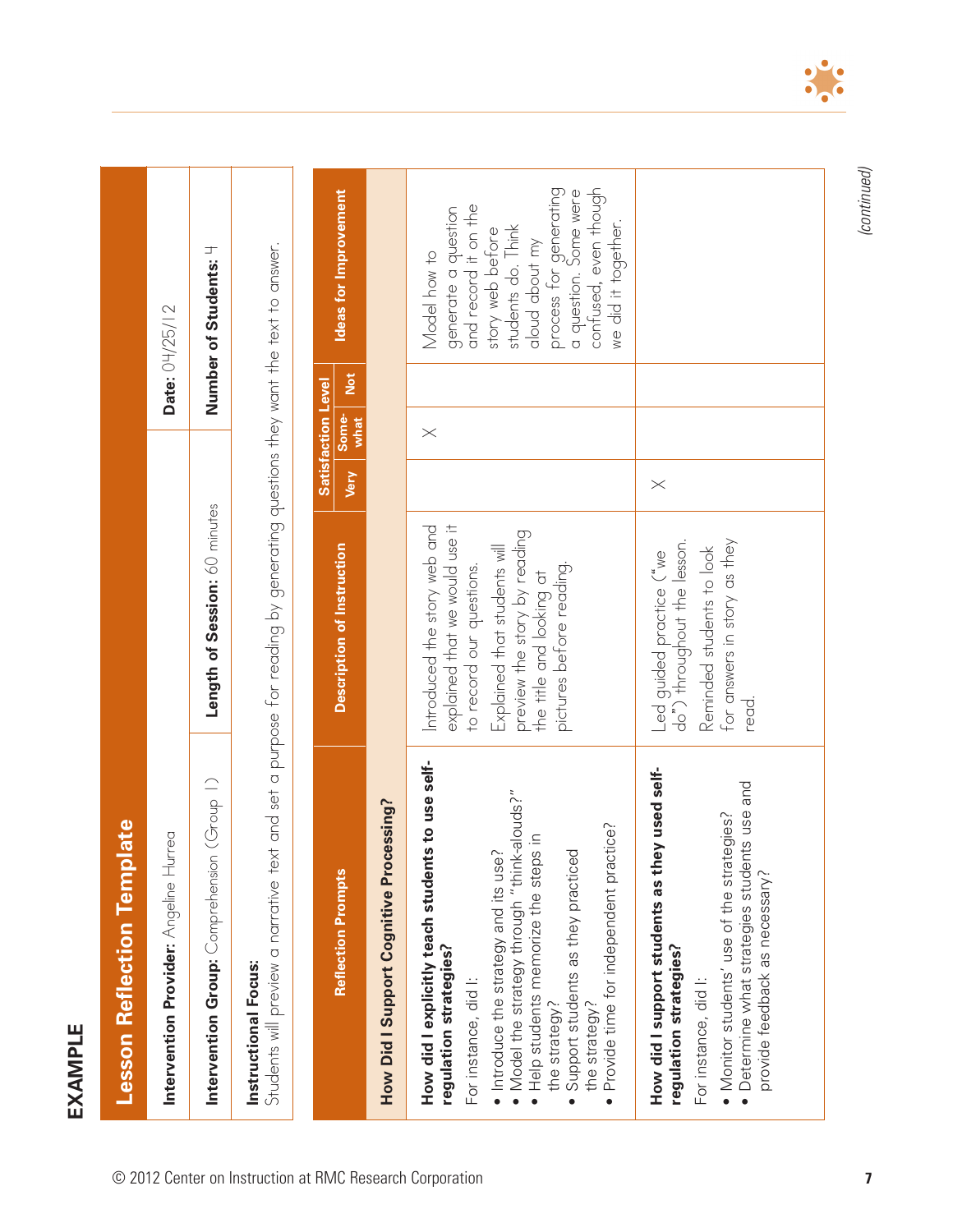|                                                                                                                                                                                                                                                       |                                                                                                                                                                                                                                                                        |             | <b>Satisfaction Level</b> |          |                                                                                                                                                                                         |
|-------------------------------------------------------------------------------------------------------------------------------------------------------------------------------------------------------------------------------------------------------|------------------------------------------------------------------------------------------------------------------------------------------------------------------------------------------------------------------------------------------------------------------------|-------------|---------------------------|----------|-----------------------------------------------------------------------------------------------------------------------------------------------------------------------------------------|
| <b>Reflection Prompts</b>                                                                                                                                                                                                                             | Description of Instruction                                                                                                                                                                                                                                             | <b>Very</b> | Some-<br>what             | Not      | Ideas for Improvement                                                                                                                                                                   |
| How did I teach students to use memory-<br>Graphic organizers/text organizers<br>Rehearsing information aloud<br>enhancement strategies?<br>Mnemonic devices<br>• Note-taking<br>For instance:                                                        | $\frac{1}{2}$                                                                                                                                                                                                                                                          |             |                           |          |                                                                                                                                                                                         |
| · Feedback that is specific to the task or process<br>How did I provide process-directed feedback?<br>their<br>• Feedback that helps students link<br>behavior to outcomes<br>For instance:                                                           | Provided generic feedback<br>Forgot about doing this!<br>ike "good job" or<br>"keep trying."                                                                                                                                                                           |             |                           | $\times$ | are doing a good job<br>(e.g., reading text<br>carefully while keeping<br>Tell students exactly<br>a question in mind).<br>how and why they                                             |
| How Did I Intensify Instructional Delivery?                                                                                                                                                                                                           |                                                                                                                                                                                                                                                                        |             |                           |          |                                                                                                                                                                                         |
| Use pictures, manipulatives, or "think-alouds?"<br>State purpose and learning goal of lesson?<br>Provide models with clear explanations?<br>How did I provide explicit instruction?<br>Provide guided practice opportunities?<br>For instance, did I: | Explained that we would do<br>a "book walk" and come up<br>with questions that we want<br>Provided guided practice.<br>Discussed importance of<br>Supported learning goal<br>reading with a purpose.<br>with graphic organizer<br>the story to answer.<br>(story web). |             | $\times$                  |          | were confused about<br>generate a question<br>and record it on the<br>students do it. Some<br>though we did it all<br>story web before<br>what to do, even<br>Model how to<br>together. |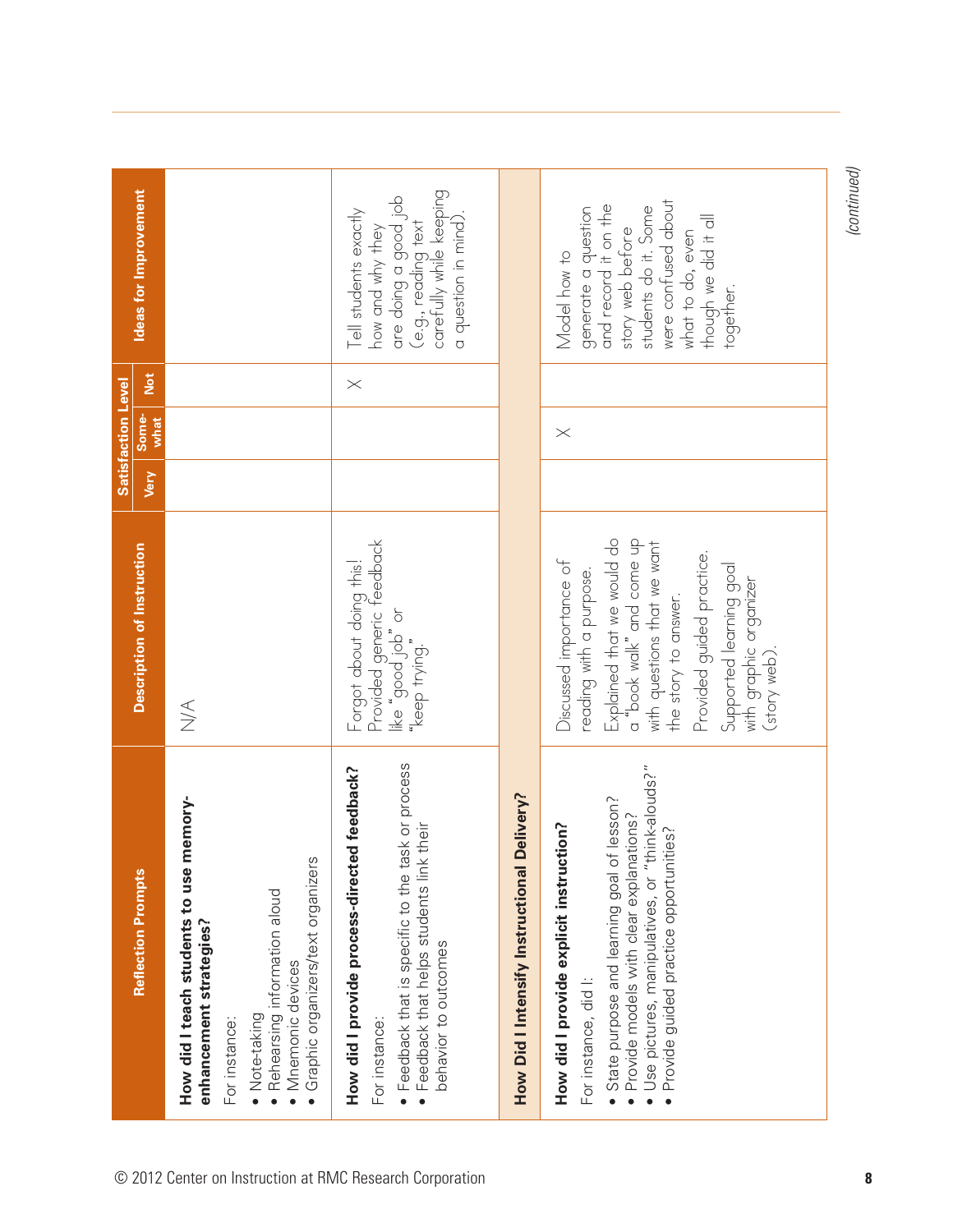|                                                                                                                                                                                                                                                                                                                                 |                                                                                                                                                                         | <b>Satisfaction Level</b> |                      |                                                                                                                                                                                                                                              |
|---------------------------------------------------------------------------------------------------------------------------------------------------------------------------------------------------------------------------------------------------------------------------------------------------------------------------------|-------------------------------------------------------------------------------------------------------------------------------------------------------------------------|---------------------------|----------------------|----------------------------------------------------------------------------------------------------------------------------------------------------------------------------------------------------------------------------------------------|
| <b>Reflection Prompts</b>                                                                                                                                                                                                                                                                                                       | Description of Instruction                                                                                                                                              | Very                      | Not<br>Some-<br>what | Ideas for Improvement                                                                                                                                                                                                                        |
| Provide temporary support that can be reduced<br>Break down instruction into simpler segments?<br>How did I provide systematic instruction?<br>Break down tasks into smaller steps?<br>• Use step-by-step strategies?<br>For instance, did I:<br>over time?                                                                     | read title, looked at pictures,<br>story web, read text, and<br>Guided students through<br>each step of instruction:<br>wrote questions on the<br>searched for answers. | $\times$                  |                      | questions the students<br>have generated right<br>Could review all the<br>before reading the<br>text together.                                                                                                                               |
| · Provide feedback that relates to student goals<br>How did I provide multiple opportunities for<br>· Offer individual practice opportunities to all<br>· Use frequent student response to monitor<br>student response and feedback?<br>and completion of tasks?<br>student understanding?<br>For instance, did I:<br>students? | student was responsible for<br>generating questions). All<br>students read text aloud.<br>Students were engaged<br>opportunities (each<br>during all practice           |                           | $\times$             | Provide more specific<br>student (see below).<br>feedback to each                                                                                                                                                                            |
| How did I use process-directed feedback with<br>ent actions<br>· Provide feedback that is clear and precise?<br>• Communicate which aspects of the task<br>• Connect feedback directly to stud<br>students performed correctly?<br>and learning goals?<br>For instance, did I:<br>students?                                     | Forgot about doing this!                                                                                                                                                |                           | $\times$             | engaged in the process<br>of generating questions<br>students while they are<br>those questions (e.g.,<br>and reading for the<br>purpose of answering<br>Provide feedback to<br>read text carefully<br>question in mind).<br>while keeping a |



 $\bullet$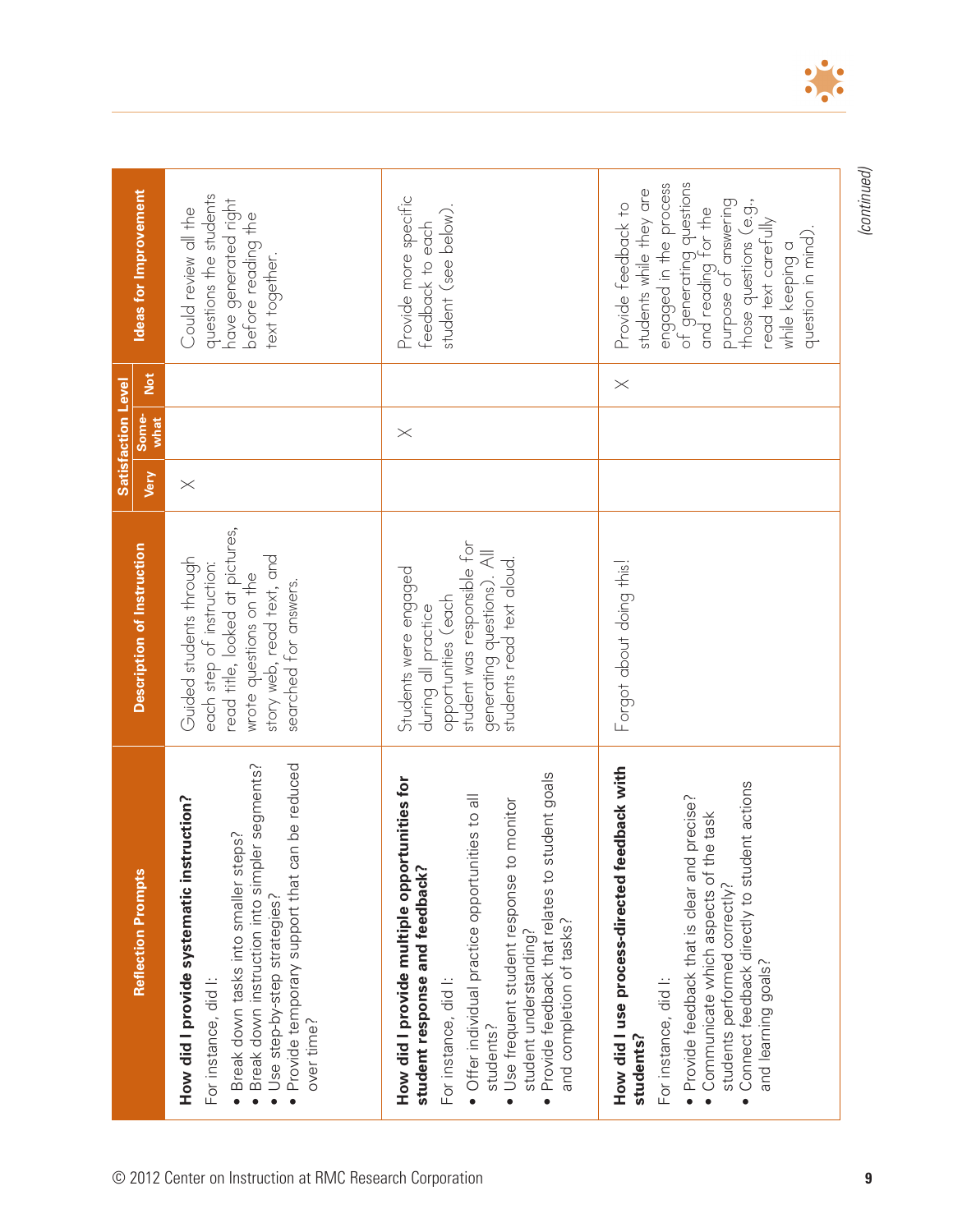|                                                          |                                                                                                                                                                                                                                                                                                                                                                                |                                                                                                                                                                                                                                                                                               |          | <b>Satisfaction Level</b> |     |                       |
|----------------------------------------------------------|--------------------------------------------------------------------------------------------------------------------------------------------------------------------------------------------------------------------------------------------------------------------------------------------------------------------------------------------------------------------------------|-----------------------------------------------------------------------------------------------------------------------------------------------------------------------------------------------------------------------------------------------------------------------------------------------|----------|---------------------------|-----|-----------------------|
|                                                          | <b>Reflection Prompts</b>                                                                                                                                                                                                                                                                                                                                                      | Description of Instruction                                                                                                                                                                                                                                                                    | Very     | Some-<br>what             | Not | Ideas for Improvement |
| © 2012 Center on Instruction at RMC Research Corporation | iscrete tasks?<br>How did I provide corrective feedback to<br>Provide additional time to practice tasks<br>Provide feedback after a short delay for<br>. Model the task or correct response?<br>Provide immediate feedback for d<br>students after task completion?<br>completed incorrectly?<br>For instance, did I:<br>complex tasks?<br>$\bullet$<br>$\bullet$<br>$\bullet$ | engaged in guided practice,<br>immediate feedback was<br>f questions were answered<br>question on the story web.<br>provided to each student<br>after they generated a<br>question or answered a<br>feedback to help them<br>Because students were<br>incorrectly, I provided<br>reread text. | $\times$ |                           |     |                       |
|                                                          | mastery of a<br>How did I incorporate independent practice<br>after students began to develop<br>new skill?                                                                                                                                                                                                                                                                    | independent practice after a<br>a story web to help students<br>was to introduce how to use<br>The purpose of this lesson<br>Students will be ready for<br>and read for a purpose.<br>keep track of questions<br>few more sessions.)<br>$\leq$                                                |          |                           |     |                       |
| 10                                                       |                                                                                                                                                                                                                                                                                                                                                                                |                                                                                                                                                                                                                                                                                               |          |                           |     | (continued)           |